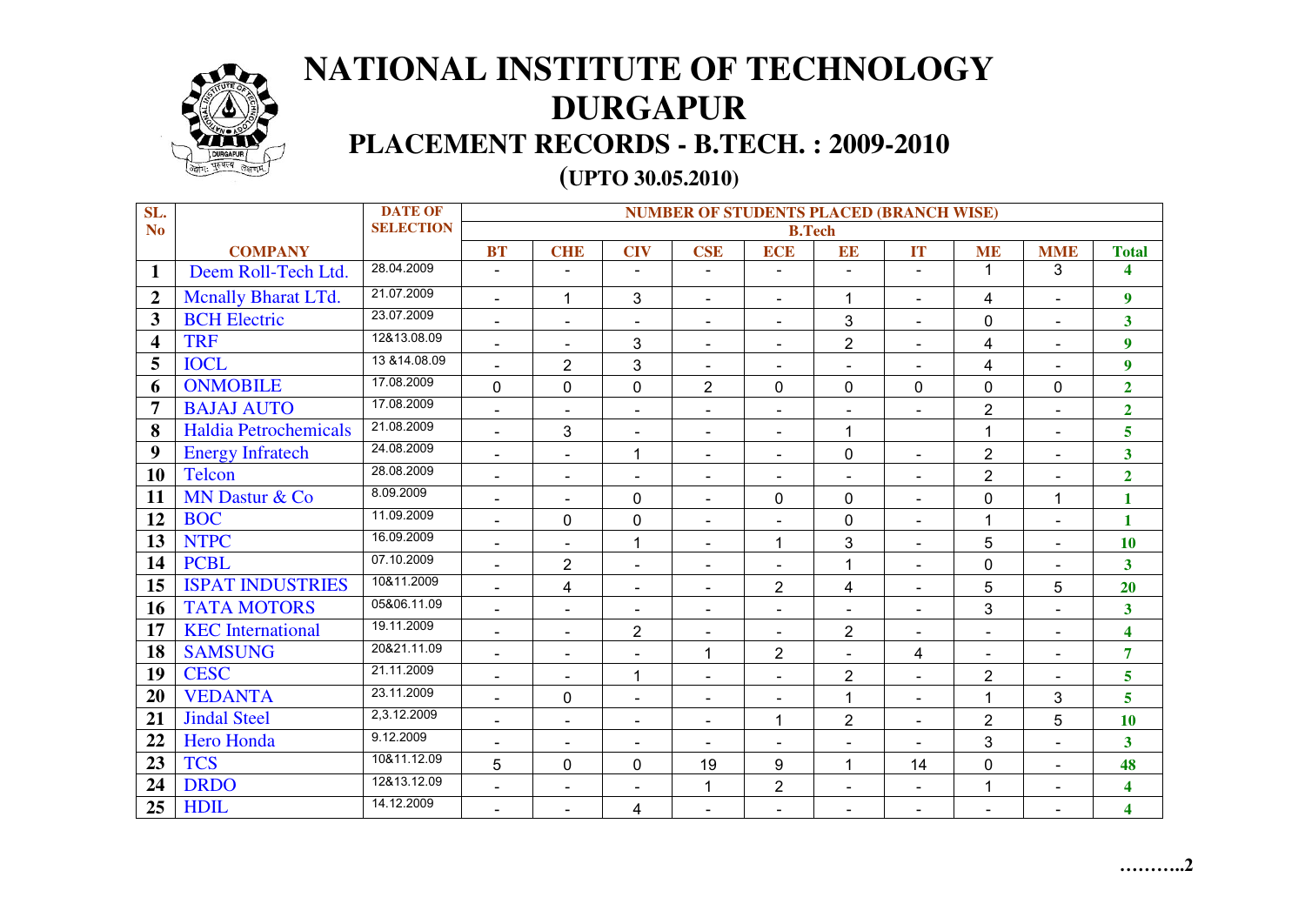| SL.             | <b>COMPANY</b>            | <b>DATE OF</b>   | <b>NUMBER OF STUDENTS PLACED (BRANCH WISE)</b> |                          |                          |                          |                          |                          |                          |                          |                              |                         |
|-----------------|---------------------------|------------------|------------------------------------------------|--------------------------|--------------------------|--------------------------|--------------------------|--------------------------|--------------------------|--------------------------|------------------------------|-------------------------|
| N <sub>o</sub>  |                           | <b>SELECTION</b> | <b>B.Tech</b>                                  |                          |                          |                          |                          |                          |                          |                          |                              |                         |
|                 |                           |                  | <b>BT</b>                                      | <b>CHE</b>               | <b>CIV</b>               | <b>CSE</b>               | <b>ECE</b>               | EE                       | <b>IT</b>                | <b>ME</b>                | <b>MME</b>                   | <b>Total</b>            |
| 26              | <b>INFOSYS</b>            | 19.12.2009       | 10                                             | $\mathbf{1}$             | $\mathbf 0$              | 14                       | 14                       | $\mathbf 0$              | 14                       | $\mathbf 1$              | 0                            | 54                      |
| $\overline{27}$ | <b>IBM</b>                | 21.12.09&2.5.10  | $\blacksquare$                                 |                          | $\blacksquare$           | 15                       | 8                        |                          | 14                       |                          |                              | 37                      |
| 28              | <b>HINDALCO</b>           | 23.12.2009       | $\blacksquare$                                 | $\overline{2}$           | $\blacksquare$           | $\blacksquare$           | $\blacksquare$           | $\overline{2}$           | $\sim$                   | $\overline{2}$           | $\overline{2}$               | 8                       |
| 29              | <b>IDEA CELLULAR</b>      | 28.12.2009       | $\overline{a}$                                 |                          | $\overline{\phantom{a}}$ |                          | $\overline{4}$           |                          | $\overline{\phantom{a}}$ |                          |                              | $\overline{\mathbf{4}}$ |
| 30              | <b>ARCELOR MITTAL</b>     | 28.12.2009       | $\overline{\phantom{a}}$                       | $\overline{\phantom{a}}$ | $\overline{\phantom{a}}$ | $\overline{a}$           | $\overline{\phantom{0}}$ | $\overline{a}$           | $\overline{\phantom{a}}$ | $\overline{2}$           | $\mathbf 0$                  | $\overline{2}$          |
| 31              | <b>TATA TECHNOLOGIES</b>  | 05.01.2010       | $\overline{\phantom{0}}$                       | $\overline{\phantom{a}}$ | $\overline{\phantom{a}}$ | $\Omega$                 | $\mathbf{1}$             | $\overline{\phantom{a}}$ | 0                        | 3                        | $\mathbf 0$                  | $\overline{\mathbf{4}}$ |
| 32              | <b>ADANI POWER</b>        | 05.01.2010       |                                                | $\overline{a}$           | $\mathbf{1}$             | $\blacksquare$           | $\blacksquare$           | $\mathbf{1}$             | $\overline{\phantom{a}}$ | $\overline{a}$           |                              | $\overline{2}$          |
| 33              | <b>JSW</b>                | 07.01.2010       | $\overline{a}$                                 | $\overline{2}$           | $\overline{\phantom{a}}$ | $\overline{a}$           | $\overline{\phantom{a}}$ | 5                        | $\overline{\phantom{a}}$ | 5                        | 11                           | 23                      |
| 34              | <b>SOMA ENTERPRISE</b>    | 11.01.2010       | $\overline{a}$                                 | $\overline{a}$           | $\overline{2}$           | $\overline{a}$           | $\overline{\phantom{a}}$ | $\overline{a}$           | $\blacksquare$           | $\overline{a}$           |                              | $\overline{2}$          |
| 35              | <b>VISA STEEL</b>         | 12.01.2010       | $\overline{a}$                                 | $\mathbf 0$              | $\mathbf 0$              | $\overline{\phantom{a}}$ | $\overline{\phantom{a}}$ | $\mathbf 0$              | $\overline{\phantom{a}}$ | 0                        | $\mathbf{1}$                 | $\mathbf{1}$            |
| 36              | Mahindra &Mahindra        | 20.01.2010       | $\overline{a}$                                 | $\overline{a}$           | $\overline{\phantom{a}}$ | $\blacksquare$           | $\blacksquare$           | $\overline{\phantom{a}}$ | $\overline{\phantom{a}}$ | 4                        | $\overline{\phantom{0}}$     | 4                       |
| 37              | Xpro India                | 23.01.2010       | $\overline{\phantom{a}}$                       | $\overline{\phantom{a}}$ | $\overline{\phantom{a}}$ | $\overline{a}$           | $\overline{2}$           | 0                        | $\overline{\phantom{a}}$ | $\mathbf{1}$             | $\overline{\phantom{0}}$     | $\overline{\mathbf{3}}$ |
| 38              | L&T                       | 24.01.2010       |                                                |                          | $\overline{\phantom{a}}$ | $\overline{a}$           | $\overline{\phantom{a}}$ | $\mathbf{1}$             | $\overline{\phantom{a}}$ | 0                        | $\qquad \qquad \blacksquare$ | $\mathbf{1}$            |
| 39              | <b>Balmer Lawrie</b>      | 25.01.2010       | $\overline{a}$                                 | $\mathbf 0$              | $\overline{a}$           | $\overline{a}$           | $\sim$                   |                          | $\sim$                   | $\mathbf{1}$             | $\overline{a}$               | $\mathbf{1}$            |
| 40              | <b>NMDC</b>               | 23&25.01.10      |                                                |                          | $\mathbf{1}$             |                          |                          | 3                        |                          | $\overline{2}$           | $\overline{2}$               | 8                       |
| 41              | <b>L&amp;T ECC</b>        | 25.01.2010       | $\overline{\phantom{a}}$                       | $\overline{\phantom{a}}$ | 5                        | $\mathbf 0$              | $\mathbf 0$              | $\mathbf{1}$             | $\overline{\phantom{a}}$ | $\mathbf{1}$             | $\qquad \qquad \blacksquare$ | $\overline{7}$          |
| 42              | <b>ITC INFOTECH</b>       | 29.01.2010       | $\blacksquare$                                 | $\overline{a}$           | $\overline{a}$           | 3                        | $\overline{2}$           | $\mathbf{1}$             | $\overline{2}$           | $\overline{a}$           | $\frac{1}{2}$                | 8                       |
| 43              | <b>IOTL</b>               | 03.02.2010       | $\overline{a}$                                 | $\overline{2}$           | $\overline{\phantom{a}}$ |                          | $\sim$                   | $\mathbf{1}$             | $\sim$                   | $\overline{2}$           | $\overline{\phantom{0}}$     | 5                       |
| 44              | <b>Schneider Electric</b> | 09.02.2010       | $\overline{\phantom{a}}$                       | $\overline{\phantom{a}}$ | $\overline{\phantom{a}}$ | $\mathbf 1$              | $\mathbf 0$              | 5                        | $\mathbf 0$              |                          | $\qquad \qquad -$            | 6                       |
| 45              | <b>TATA POWER</b>         | 10.02.2010       | $\overline{\phantom{a}}$                       | $\overline{a}$           | $\overline{\phantom{a}}$ | $\overline{a}$           | $\overline{\phantom{a}}$ | $\overline{2}$           | $\sim$                   | 3                        | $\frac{1}{2}$                | 5                       |
| 46              | <b>TECH-MAHINDRA</b>      | 12.02.2010       | $\overline{a}$                                 | $\overline{a}$           | $\mathbf{1}$             | $\overline{2}$           | $\overline{2}$           | $\mathbf{1}$             | $\overline{2}$           | 0                        | $\overline{a}$               | 8                       |
| 47              | <b>CCCL</b>               | 19.02.2010       |                                                |                          | $\mathbf 1$              |                          |                          | $\overline{a}$           |                          | $\overline{a}$           | $\overline{a}$               | $\mathbf{1}$            |
| 48              | <b>ZTE TELECOM</b>        | 24&25.02.10      | $\overline{\phantom{a}}$                       | $\overline{\phantom{a}}$ | $\overline{\phantom{a}}$ | $\overline{\phantom{a}}$ | $\mathbf{1}$             | $\overline{\phantom{a}}$ | $\overline{\phantom{a}}$ | $\overline{\phantom{a}}$ | $\overline{\phantom{a}}$     | $\mathbf{1}$            |
| 49              | <b>Zensar</b>             | 25.02.2010       | $\overline{4}$                                 | $\overline{\phantom{0}}$ | $\overline{\phantom{a}}$ | $\mathbf{1}$             | $\overline{a}$           | $\overline{a}$           | $\mathbf{1}$             | $\overline{a}$           | $\qquad \qquad \blacksquare$ | 6                       |
| 50              | <b>FIBCOM</b>             | 25.02.2010       | $\blacksquare$                                 | $\blacksquare$           | $\blacksquare$           | $\overline{2}$           | $\overline{4}$           | $\sim$                   | $\mathbf{1}$             | $\sim$                   | $\blacksquare$               | $\overline{7}$          |
| 51              | S.K. Samanta Co(p) Ltd    | 26.02.2010       | $\overline{\phantom{a}}$                       | $\overline{\phantom{a}}$ | $\overline{2}$           | $\blacksquare$           | $\overline{\phantom{a}}$ | 1                        | $\overline{\phantom{a}}$ | 1                        | $\blacksquare$               | $\overline{\mathbf{4}}$ |
| 52              | <b>EXIDE</b>              | 02.03.2010       | $\blacksquare$                                 | 3                        | $\blacksquare$           | $\blacksquare$           | $\blacksquare$           | $\sim$                   | $\tilde{\phantom{a}}$    | $\overline{c}$           | $\blacksquare$               | 5                       |
| 53              | <b>Interra IT</b>         | 03.03.2010       | $\blacksquare$                                 | $\blacksquare$           | $\blacksquare$           | $\overline{2}$           | 1                        | $\blacksquare$           | $\mathbf{1}$             | $\sim$                   | $\blacksquare$               | $\overline{\mathbf{4}}$ |
| 54              | <b>SANMAR</b>             | 04.03.2010       |                                                | $\mathbf 0$              | $\overline{a}$           |                          | $\overline{\phantom{a}}$ | $\overline{a}$           | $\overline{a}$           | $\mathbf{1}$             |                              | $\mathbf{1}$            |
| 55              | <b>HNGIL</b>              | 05.03.2010       |                                                | $\mathbf{1}$             | 0                        |                          |                          | $\overline{2}$           |                          | 3                        | $\mathbf{0}$                 | 6                       |